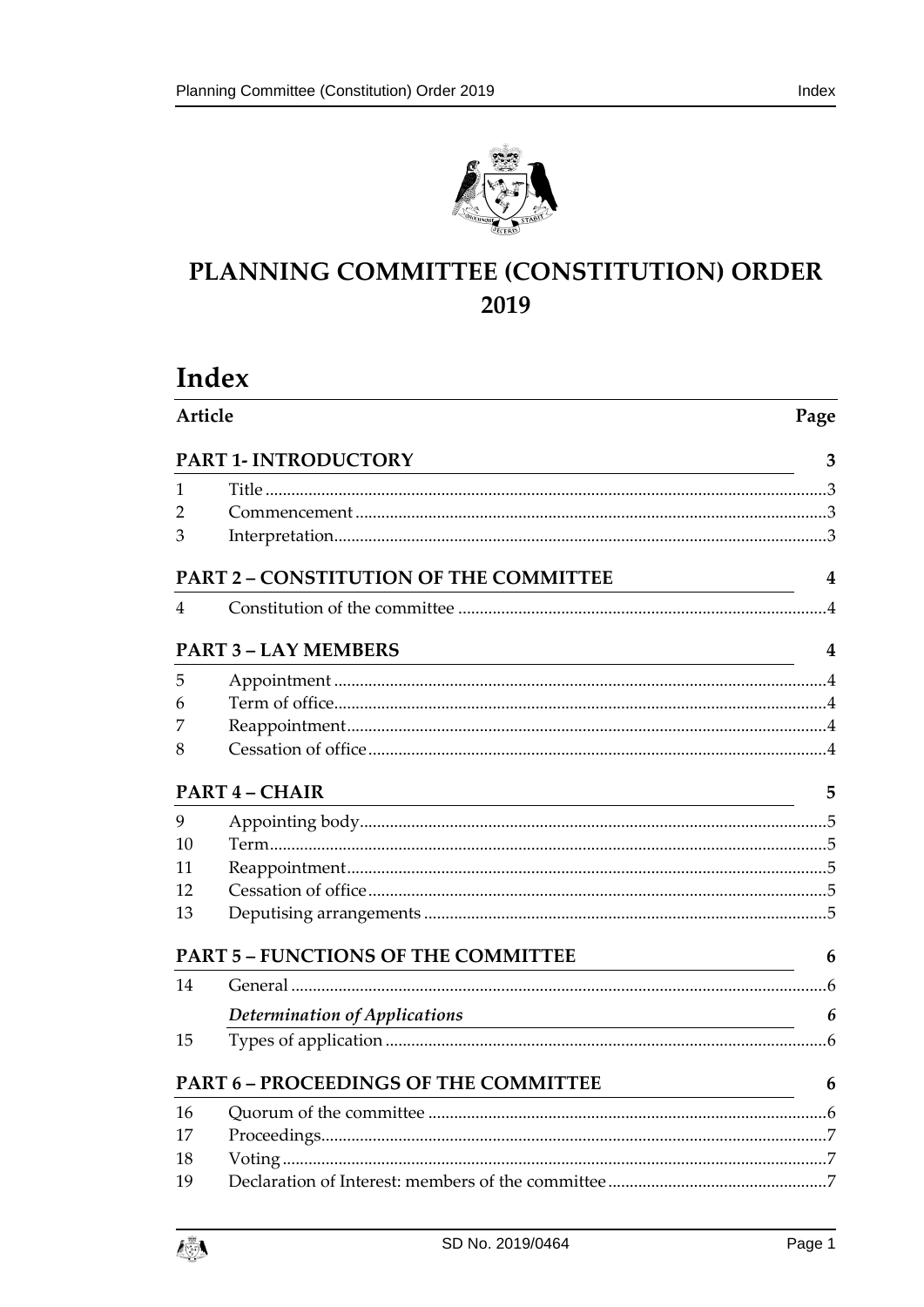| 20 | Declaration of Interest: officers of the Planning and Building Control |  |
|----|------------------------------------------------------------------------|--|
|    |                                                                        |  |
| 21 |                                                                        |  |
| 22 |                                                                        |  |

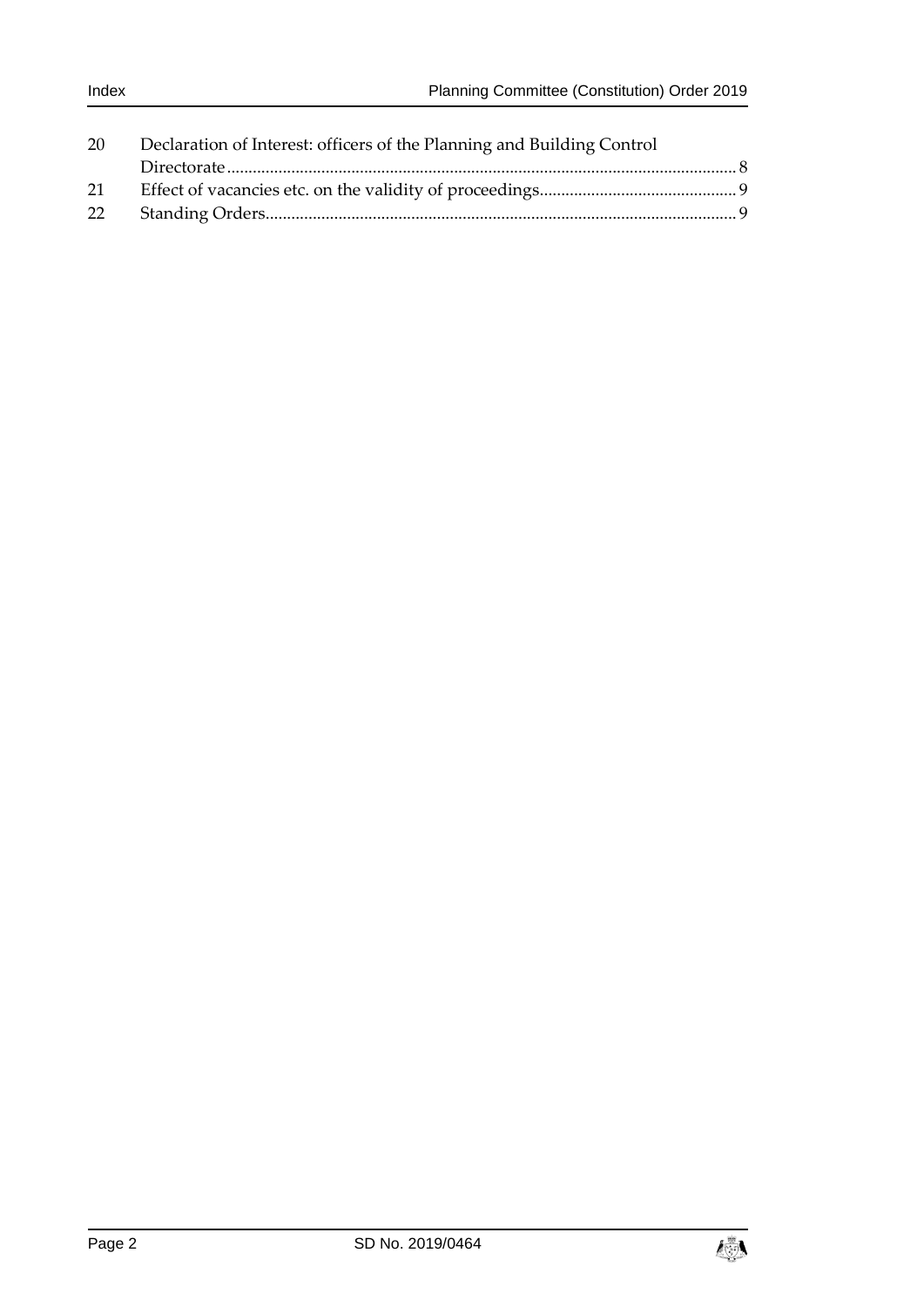Statutory Document No. 2019/0464



*Town and Country Planning Act 1999*

# **PLANNING COMMITTEE (CONSTITUTION) ORDER 2019**

*Laid before Tynwald: Coming into Operation: 1 February 2020*

<span id="page-2-0"></span>The Council of Ministers makes the following Order under section 39C of the Town and Country Planning Act 1999.

# **PART 1- INTRODUCTORY**

#### <span id="page-2-1"></span>**1 Title**

This Order is the Planning Committee (Constitution) Order 2019.

#### <span id="page-2-2"></span>**2 Commencement**

This Order comes into operation on 1 February 2020.

## <span id="page-2-3"></span>**3 Interpretation**

In this Order —

**"Act"** means the Town and Country Planning Act 1999;

- **"chair"** means the chair of the committee appointed under article 9 or, as the case may be, the person referred to in article 4(3);
- **"committee"** means the planning committee constituted under article 4 in accordance with section 39C(1) of the Act;
- **"lay member"** means a lay member of the committee appointed under article 5 or, as the case may be, a person referred to in article 4(2);
- **"member"** means (unless otherwise specified) the chair or a lay member of the committee.

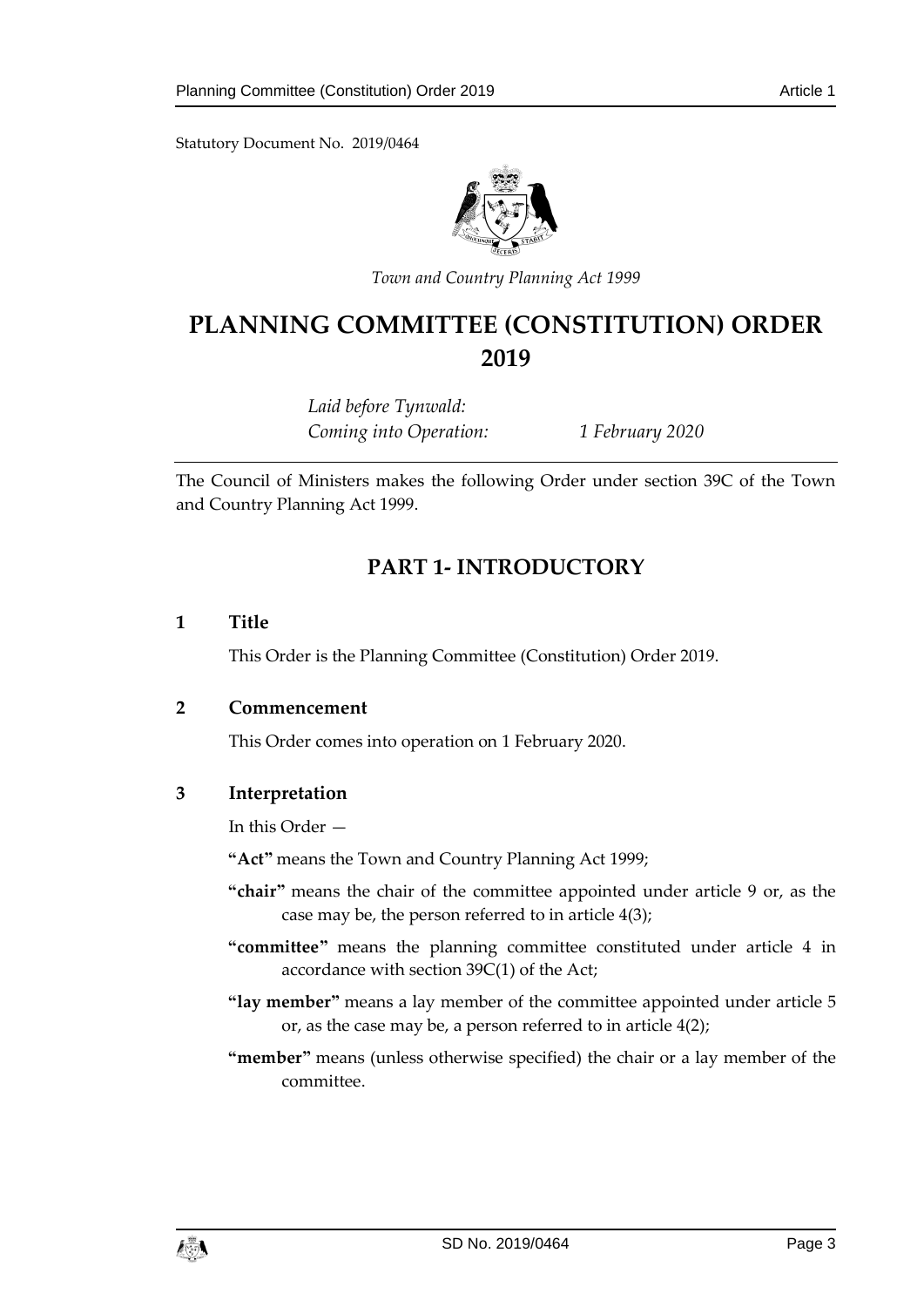# **PART 2 – CONSTITUTION OF THE COMMITTEE**

## <span id="page-3-1"></span><span id="page-3-0"></span>**4 Constitution of the committee**

- (1) The committee shall consist of  $-$ 
	- (a) a chair, and
	- (b) 6 lay members.
- (2) The first 6 lay members of the committee shall be those persons who were the lay members of the old planning committee<sup>1</sup> immediately before this Order comes into operation.
- (3) The first chair of the committee shall be the person who was the chair of the old planning committee immediately before this Order comes into operation.
- (4) Subject to Part 3, a person referred to in paragraph (2) continues as a lay member of the committee for the remainder of their term of appointment as a lay member of the old planning committee.
- <span id="page-3-2"></span>(5) Subject to Part 4, a person referred to in paragraph (3) continues as chair of the committee for the remainder of their term of appointment as chair of the old planning committee.

# **PART 3 – LAY MEMBERS**

## <span id="page-3-3"></span>**5 Appointment**

A lay member shall be appointed by the Council of Ministers.

## <span id="page-3-4"></span>**6 Term of office**

A lay member shall hold office for a term of 5 years.

## <span id="page-3-5"></span>**7 Reappointment**

A lay member may, upon the expiry of that member's term of office, be reappointed for a further term of 5 years.

## <span id="page-3-6"></span>**8 Cessation of office**

- (1) A lay member shall cease to hold office if  $-$ 
	- (a) the member resigns, which a member may do at any time, by a notice in writing to the Department<sup>2</sup>, or

-



<sup>&</sup>lt;sup>1</sup> Section 39B of the Town and Country Planning Act 1999 defines the "old planning committee" as the body of persons known as the "Planning Committee" to which certain functions of the Department under the Act and any orders or regulations made under it were delegated immediately before the enactment of the Town and Country Planning (Amendment) Act 2019.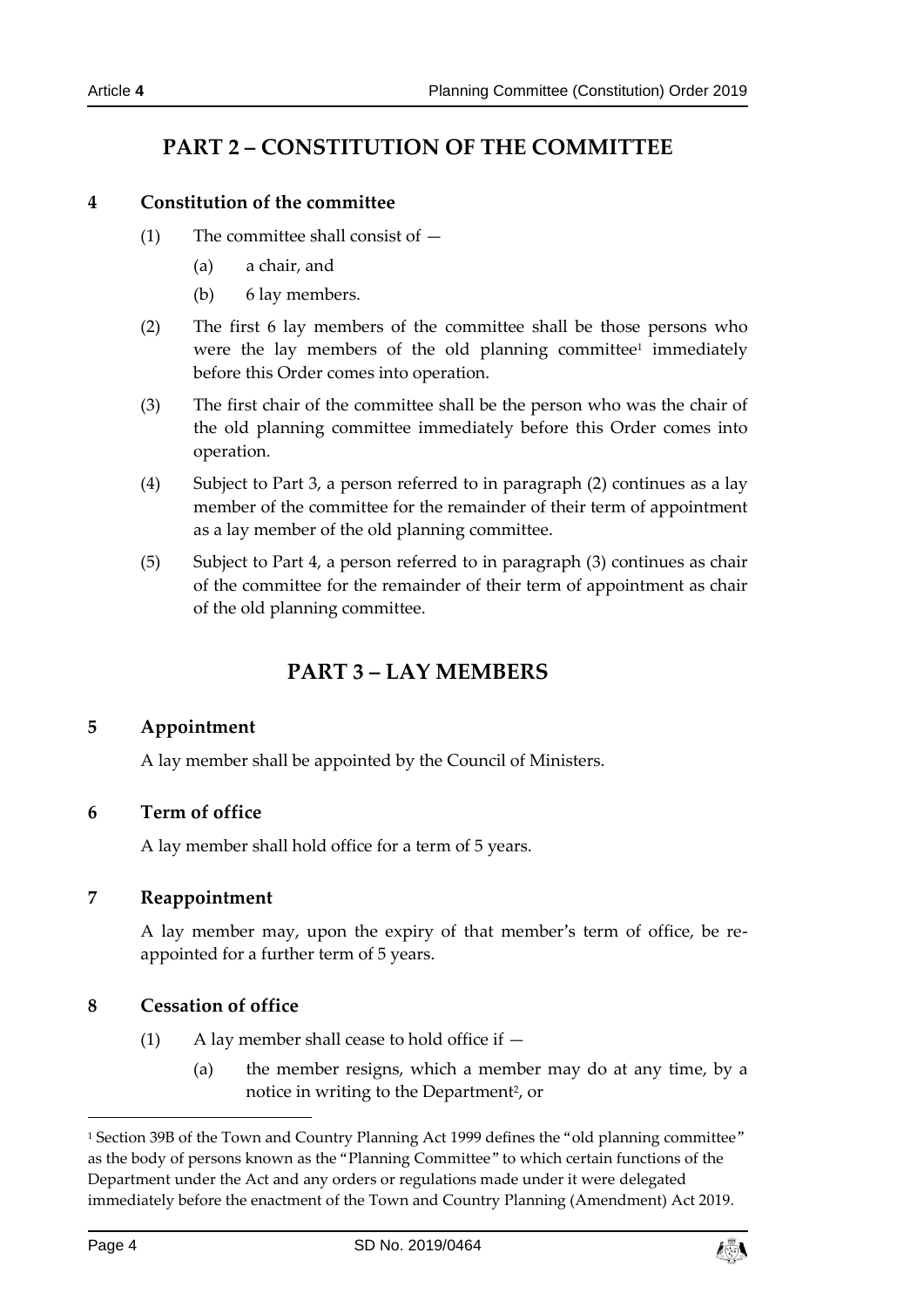- (b) the member's term of office is terminated by the Department by 4 weeks' notice in writing.
- <span id="page-4-0"></span>(2) The notice referred to in paragraph  $(1)(b)$  must give the reasons for the termination.

# **PART 4 – CHAIR**

## <span id="page-4-1"></span>**9 Appointing body**

- (1) The Council of Ministers shall appoint one of the persons specified in paragraph (2) to be the chair of the committee.
- (2) Those persons are
	- (a) the Department's member for Planning (howsoever described), or
	- (b) a member of the House of Keys or a member of the Legislative Council other than the Minister for the Department.

## <span id="page-4-2"></span>**10 Term**

The chair shall hold office for a term of 5 years.

## <span id="page-4-3"></span>**11 Reappointment**

The person holding the office of chair may be reappointed to that office upon the expiry of the term referred to in article 10.

## <span id="page-4-4"></span>**12 Cessation of office**

- (1) The chair shall cease to hold office if
	- (a) the chair resigns, which the chair may do at any time, by a notice in writing to the Department, or
	- (b) the chair's term of office is terminated by the Department by 4 weeks' notice in writing.
- (2) The notice referred to in paragraph  $(1)(b)$  must give the reasons for the termination.

## <span id="page-4-5"></span>**13 Deputising arrangements**

(1) If for any reason the chair is absent from all, or part of, a meeting of the committee, the lay members who are present at that meeting shall nominate one of their number to serve as chair at that meeting.

This is subject to paragraph (2).

<sup>2</sup> "Department" means the Department of Environment, Food and Agriculture (see section 45 of the Town and Country Planning Act 1999).



 $\overline{a}$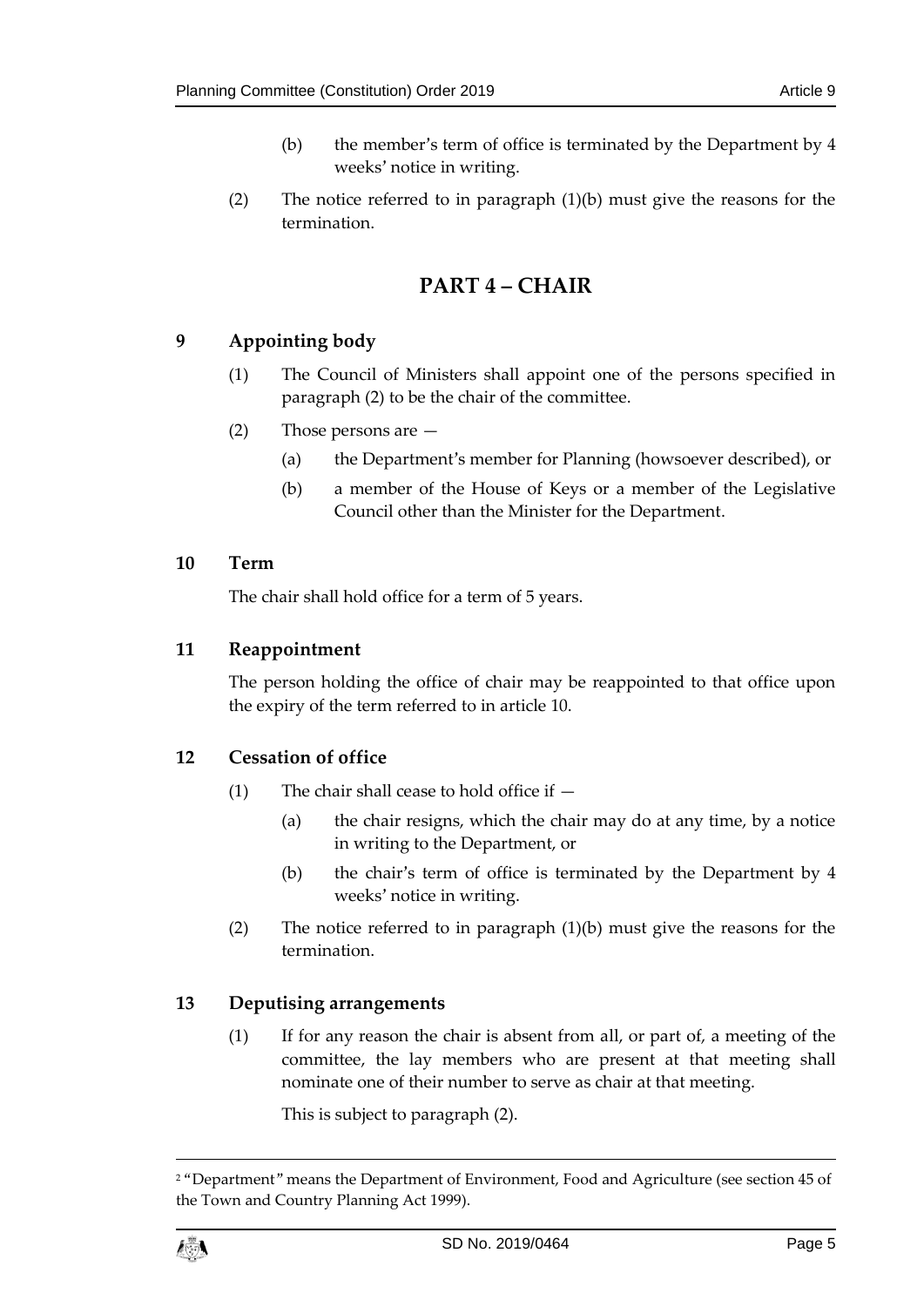#### (2) If, for any reason —

- (a) the committee is on notice that the chair is likely to be absent for more than one meeting of the committee, or
- (b) the office of chair is vacant,

the Council of Ministers may nominate a deputy chair to serve as chair during the absence or unavailability of the chair or the vacancy.

- (3) The Council of Ministers may nominate any of the following to be deputy chair —
	- (a) a lay member of the committee, or
	- (b) a member of the House of Keys or a member of the Legislative Council other than the Minister for the Department.

## **PART 5 – FUNCTIONS OF THE COMMITTEE**

## <span id="page-5-2"></span><span id="page-5-1"></span><span id="page-5-0"></span>**14 General**

The committee shall have the functions specified in this Part.

#### *Determination of Applications*

#### <span id="page-5-3"></span>**15 Types of application**

The committee must, in accordance with standing orders published under article 22, determine an application under the following provisions of the Act —

- (a) section  $10(1)$  (application for planning approval);
- (b) section 10(3) (insofar as the application is for the variation of a condition);
- (c) section  $10(6)(d)$  (reserved matters);
- (d) section 15 (control of works affecting registered building);
- (e) section 19(3) (demolition in conservation area);
- (f) section 22(2)(b) (applications relating to the display of advertisements);
- (g) paragraph 3 of Schedule 3 (insofar as the application is for the variation of a condition of registered building consent).

# <span id="page-5-4"></span>**PART 6 – PROCEEDINGS OF THE COMMITTEE**

#### <span id="page-5-5"></span>**16 Quorum of the committee**

The quorum of the committee shall be 3.

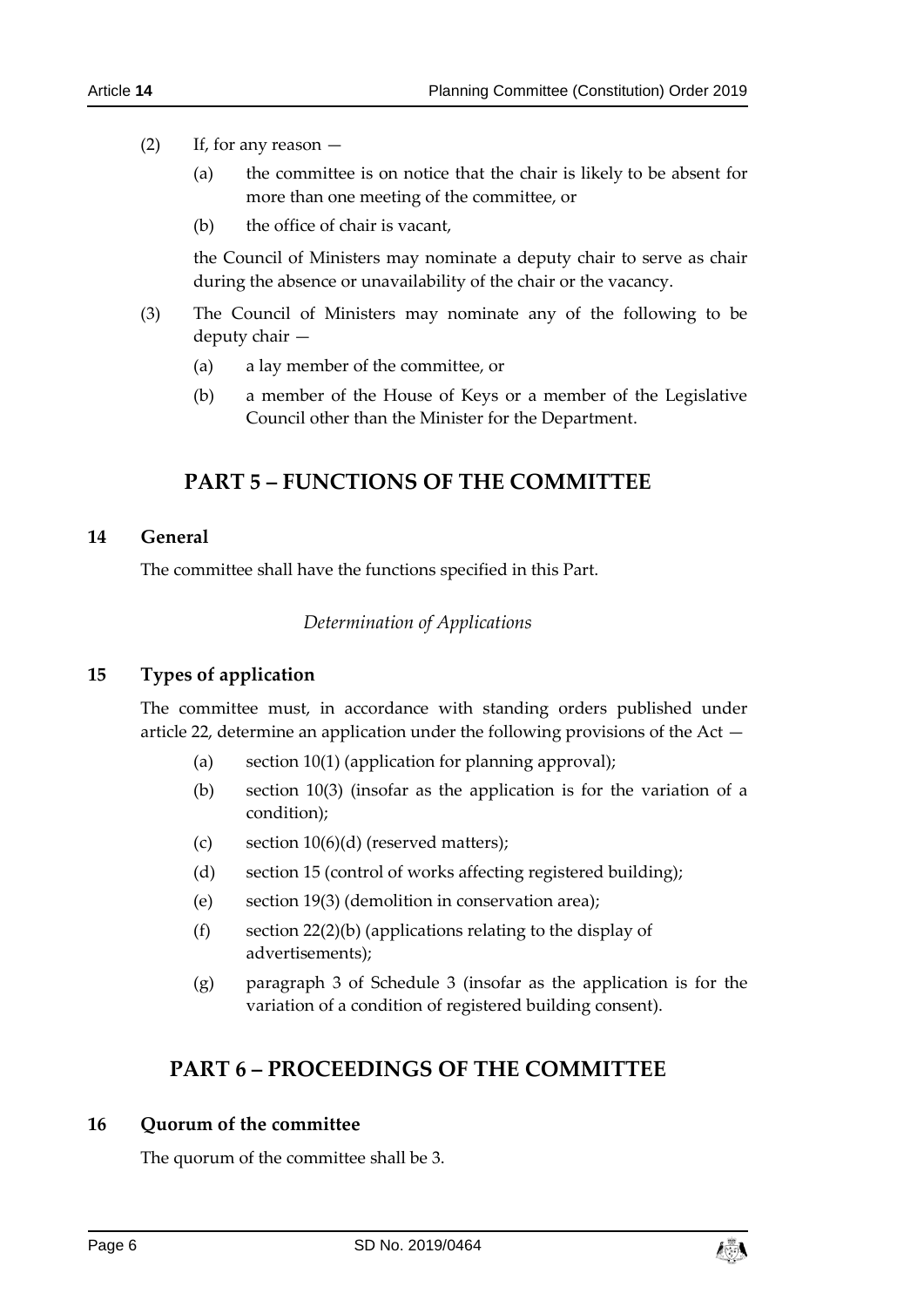## <span id="page-6-0"></span>**17 Proceedings**

- (1) The committee must meet no less frequently than every 6 weeks.
- (2) Meetings of the committee must be held in public.
- (3) The proceedings of a meeting of the committee must be minuted.
- (4) The following must be published, and may be published electronically
	- (a) the agendas of meetings;
	- (b) the minutes of meetings;
	- (c) reports presented to or considered by the committee;
	- (d) reports compiled by the committee.

## <span id="page-6-1"></span>**18 Voting**

- (1) Every application of a type referred to in article 15 for consideration before the committee must be decided by a majority of the votes of the members present and voting on that application.
- (2) In the case of an equality of votes, the chair, or the person nominated to act as chair in the chair's absence, presiding at the meeting or for the relevant item, shall have a second or casting vote.
- (3) A member of the committee may abstain from voting on an application only where that member has not visited the site and accordingly considers that he does not have sufficient knowledge of the site, or the proposal, to vote.
- (4) This article is subject to article 19.

## <span id="page-6-2"></span>**19 Declaration of Interest: members of the committee**

- (1) A member of the committee must declare any interest that member has in any item of business to be considered by the committee (including an application referred to in article 15) and must not act or vote in relation to any such item.
- (2) A member may declare an interest orally or in writing, before or during any meeting of the committee and that declaration must declare the nature and extent of the interest.
- (3) Where a member has declared an interest that member
	- (a) may, where that member is the applicant or has made written representations, make oral representations to the committee in accordance with any relevant provision of Standing Orders published under article 22;
	- (b) must, subject to sub-paragraph (a), for the duration of the determination of the item of business in respect of which the member has declared an interest, leave the meeting.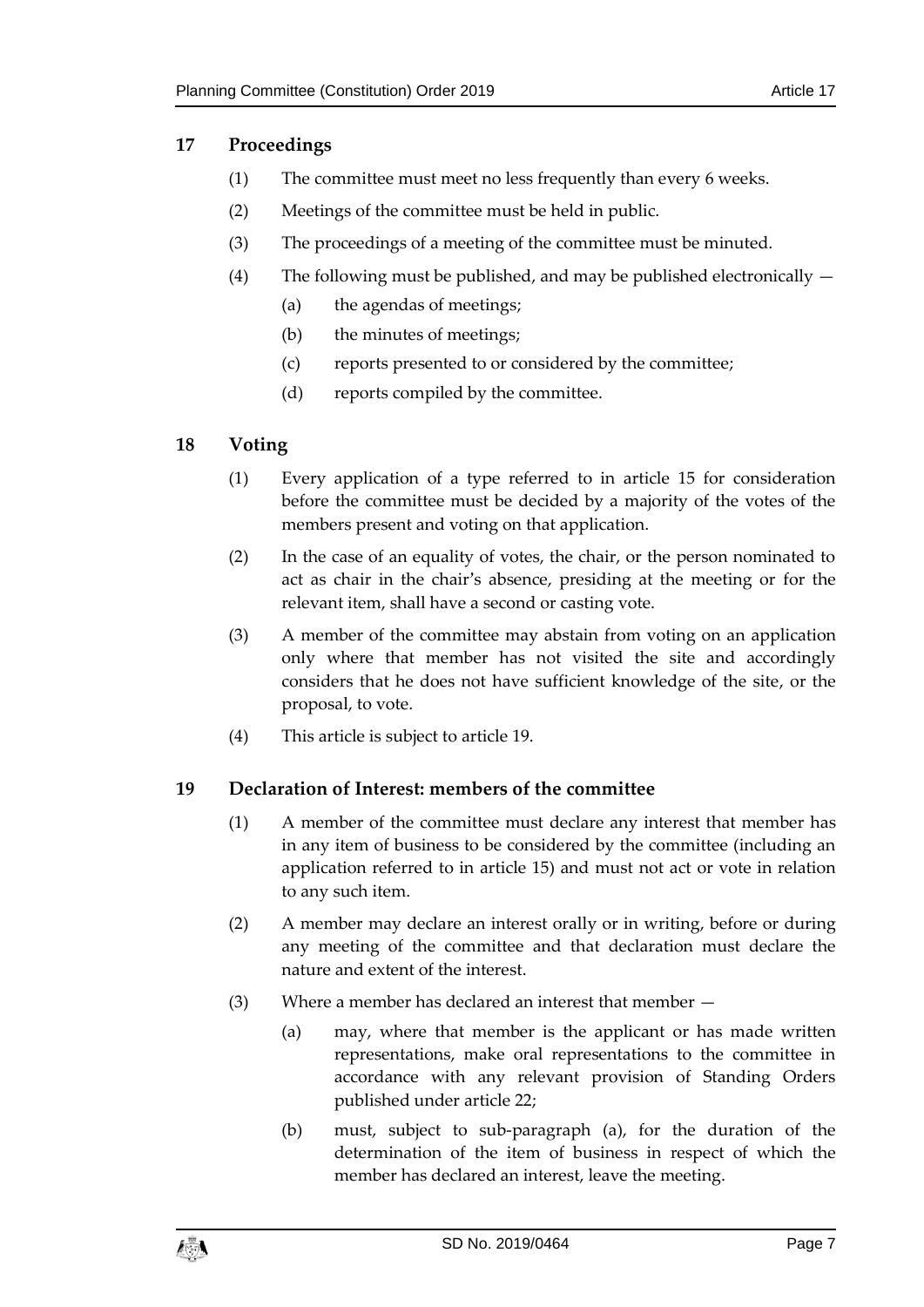- (4) If the chair declares an interest in any planning application referred to in article 15, the chair —
	- (a) may, where the chair is the applicant or has made written representations, make oral representations to the committee in accordance with any relevant provision of Standing Orders published under article 22;
	- (b) must, subject to sub-paragraph (a), for the duration of the determination of the item of business in respect of which the chair has declared an interest, leave the meeting.
- (5) Where paragraph (4) applies, the members shall nominate one of their number to act as chair for the consideration of that item of business only.
- (6) If a declaration of interest under this article proves to be, or becomes, inaccurate or incomplete, a further declaration must be made.
- (7) An interest for the purposes of this article
	- (a) is an interest of which the member is aware;
	- (b) can be direct or indirect, financial or personal.

## <span id="page-7-0"></span>**20 Declaration of Interest: officers of the Planning and Building Control Directorate**

- (1) An officer of the Planning and Building Control Directorate of the Department (howsoever expressed) must declare any interest that officer has in an application referred to in article 15.
- (2) An officer may declare an interest orally or in writing, before or during any meeting of the committee and that declaration must declare the nature and extent of the interest.
- (3) Where an officer has made a declaration in accordance with paragraph  $(2)$ , that officer  $-$ 
	- (a) may, where that officer is the applicant or has made written representations, make oral representations to the committee in accordance with any relevant provision of Standing Orders published under article 22;
	- (b) must, subject to sub-paragraph (a), for the duration of the determination of the item of business in respect of which the officer has declared an interest, leave the meeting.
- (4) If a declaration of interest under this article proves to be, or becomes, inaccurate or incomplete, a further declaration must be made.
- (5) An interest for the purposes of this article
	- (a) is an interest of which the officer is aware, whether as the applicant or an objector to the application;
	- (b) can be direct or indirect, financial or personal.

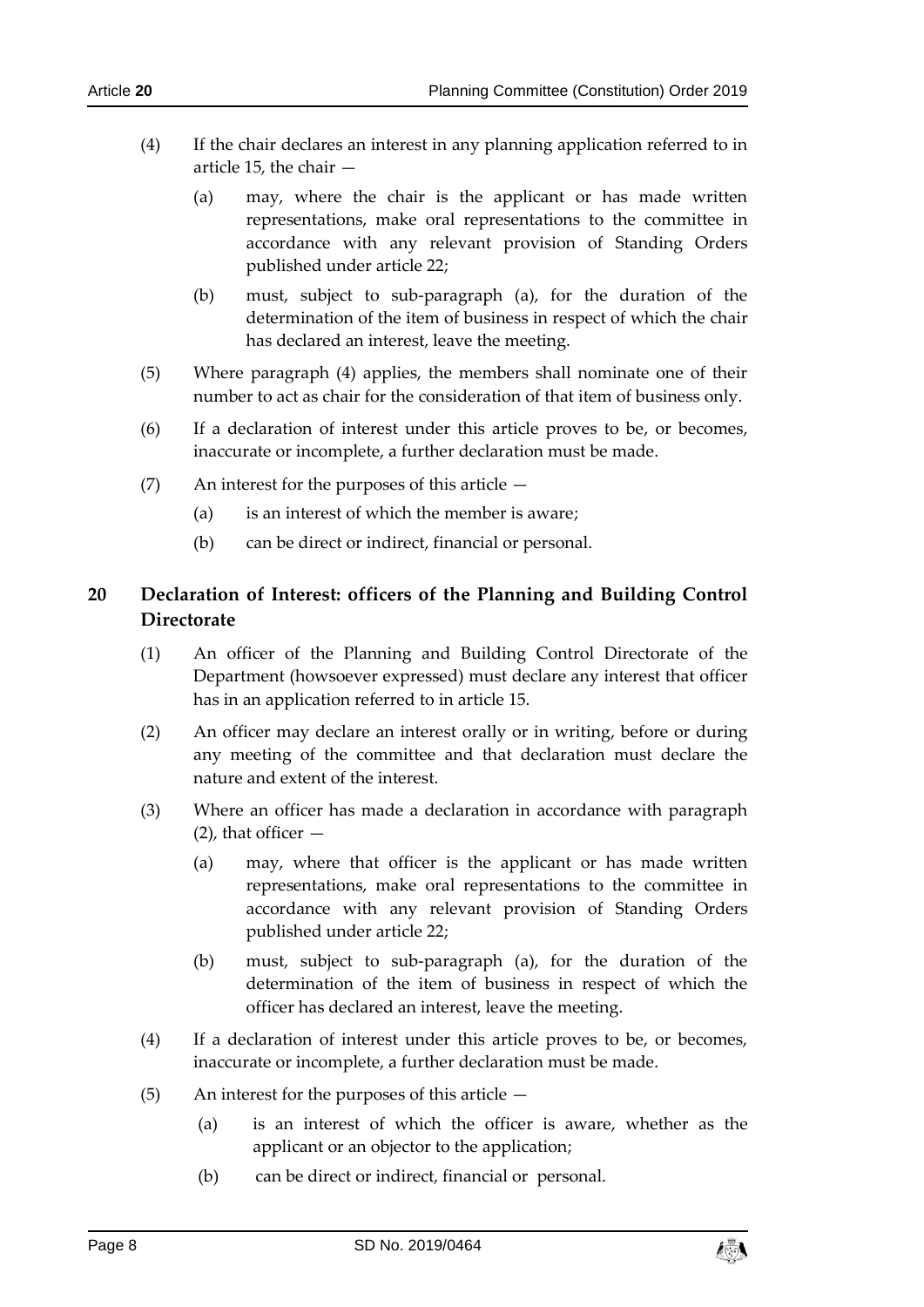## <span id="page-8-0"></span>**21 Effect of vacancies etc. on the validity of proceedings**

The validity of any proceedings of the committee shall not be affected by  $-$ 

- (a) any vacancy among members of the committee,
- (b) any defect in the appointment of a member of the committee,
- (c) a lay member whom the Department has removed, or subsequently removes, under article 8(1)(b) having participated in the proceedings, or
- (d) the chair whom the Department has removed, or subsequently removes, under article 12(1)(b) having participated in the proceedings.

## <span id="page-8-1"></span>**22 Standing Orders**

- (1) The Department must publish electronically Standing Orders in respect of the committee.
- (2) Standing Orders must make provision about
	- (a) the circumstances in, and conditions subject to, which the committee may determine an application referred to in article 15;
	- (b) processes concerning the manner in which applications are brought before, considered or deferred by, the committee;
	- (c) the role of planning, and other, officers;
	- (d) the making of oral representations and submissions;
	- (e) site visits.

#### **MADE 21ST NOVEMBER 2019**

**W GREENHOW** *Chief Secretary*